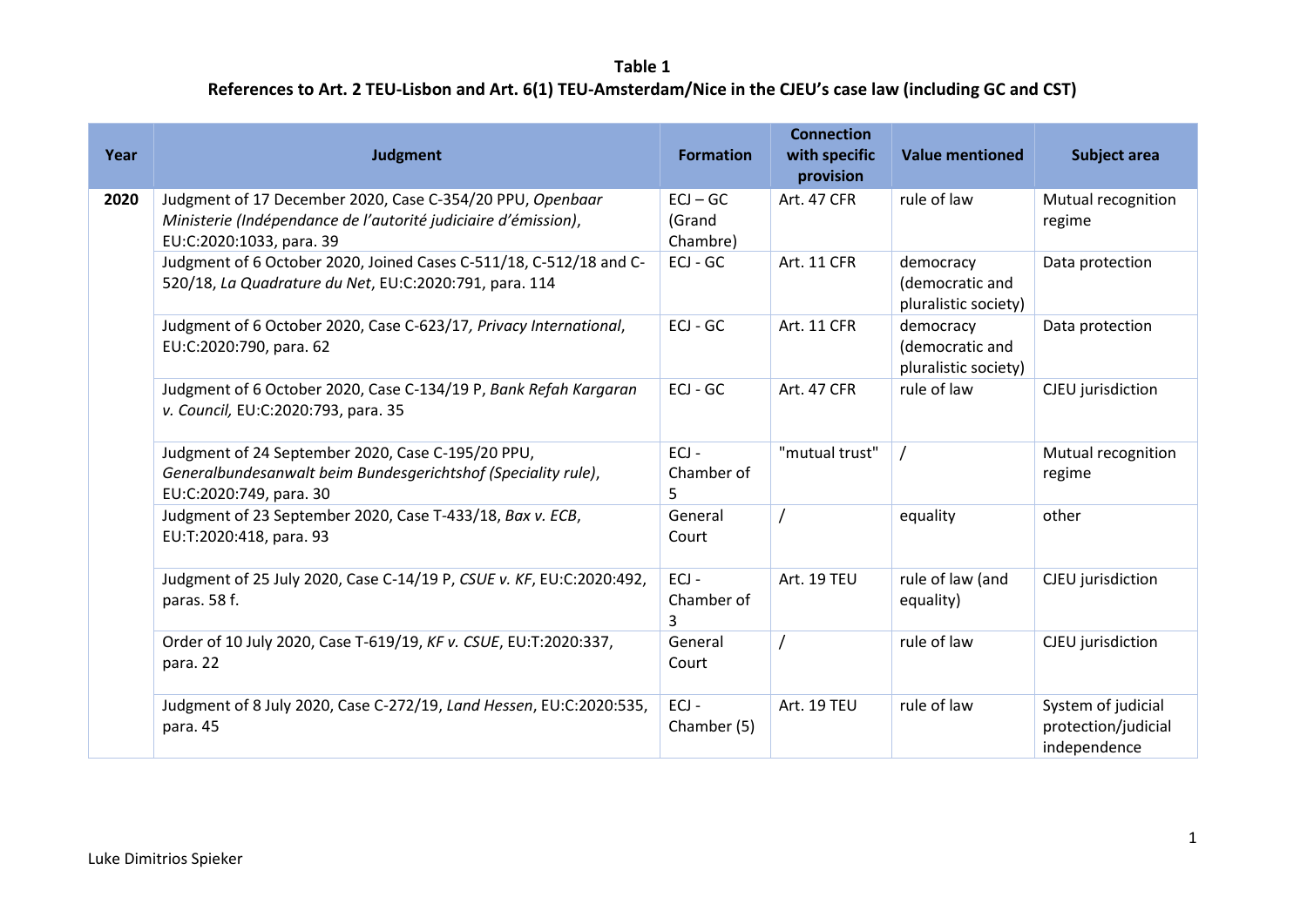|      | Order of 8 April 2020, Case C-791/19, Commission v. Poland (Régime<br>disciplinaire des juges), EU:C:2020:277, paras. 32, 92                                                                      | ECJ - GC               | Art. 19 TEU                 | rule of law                                          | System of judicial<br>protection/judicial<br>independence |
|------|---------------------------------------------------------------------------------------------------------------------------------------------------------------------------------------------------|------------------------|-----------------------------|------------------------------------------------------|-----------------------------------------------------------|
|      | Judgment of 2 April 2020, Joined Cases C-715/17, C-718/17 and<br>C-719/17, Commission v. Poland, Hungary, the Czech Republic,<br>EU:C:2020:257, para. 65                                          | $ECJ -$<br>Chamber (5) |                             | rule of law                                          | CJEU jurisdiction                                         |
|      | Judgment of 26 March 2020, Case C-542/18 RX-II, Réexamen Simpson<br>v. Council, EU:C:2020:232, para. 71                                                                                           | ECJ - GC               | <b>Art. 47 CFR</b>          | rule of law                                          | System of judicial<br>protection/judicial<br>independence |
|      | Judgment of 23 March 2020, Case C-507/18, Associazione Avvocatura<br>per i diritti LGBTI, EU:C:2020:289, para. 48                                                                                 | ECJ - GC               | Art. 11 CFR                 | democracy<br>(democratic and<br>pluralistic society) | other                                                     |
|      | Judgment of 11 March 2020, Case C 314/18, SF (European arrest<br>warrant - Guarantee of return to the executing State),<br>EU:C:2020:191, para. 35                                                | $ECJ -$<br>Chamber (5) | "mutual trust"              |                                                      | Mutual recognition<br>regime                              |
|      | Judgment of 31 January 2020, Case C-457/18, Slovenia v. Croatia,<br>EU:C:2020:65, para. 94                                                                                                        | $ECJ - GC$             |                             | rule of law                                          | other                                                     |
| 2019 | Judgment of 19 December 2019, Case C-418/18 P, Puppinck and<br>Others v. Commission, EU:C:2019:1113, para. 64                                                                                     | ECJ - GC               | Art. 10 TEU                 | democracy                                            | ECI                                                       |
|      | Judgment of 19 December 2019, Case C-502/19, Junqueras Vies,<br>EU:C:2019:1115, para. 63                                                                                                          | $ECJ - GC$             | Art. 10 TEU                 | democracy                                            | European<br>Parliament<br>(e.g. Immunity)                 |
|      | Judgment of 19 December 2019, Case T-501/18, Currency One v.<br>EUIPO - Cinkciarz.pl (CINKCIARZ), EU:T:2019:879, para. 51                                                                         | General<br>Court       |                             | rule of law                                          | other                                                     |
|      | Judgment of 19 November 2019, Joined Cases C-585/18, C-624/18<br>and C-625/18, A.K. and Others (Independence of the Disciplinary<br>Chamber of the Supreme Court), EU:C:2019:982, paras. 120, 167 | ECJ - GC               | Art. 19 TEU/<br>Art. 47 CFR | rule of law                                          | System of judicial<br>protection/judicial<br>independence |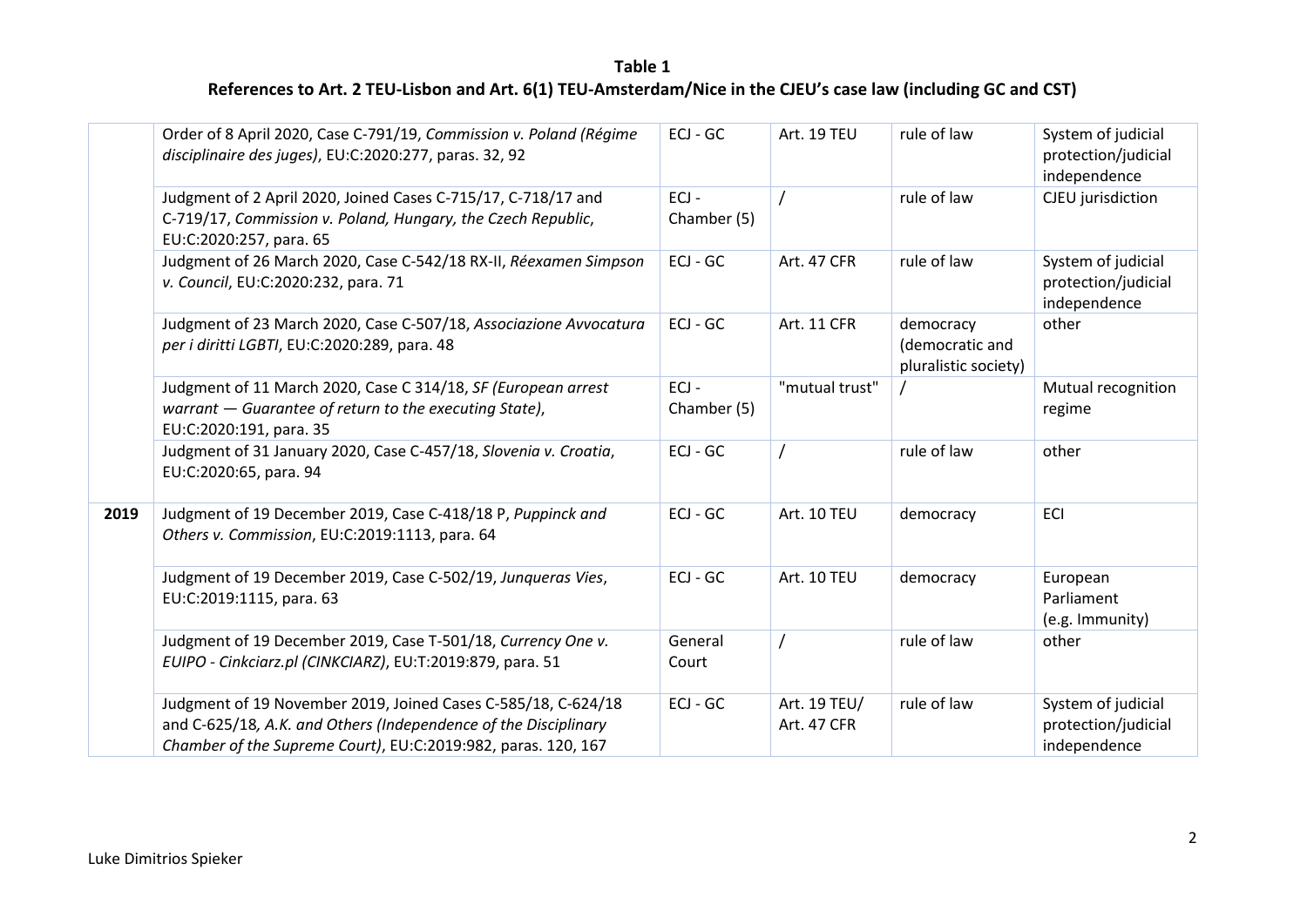|  | Judgment of 5 November 2019, Case C-192/18, Commission v. Poland<br>(Independence of ordinary courts), EU:C:2019:924, paras. 98, 106        | ECJ - GC               | Art. 19 TEU/<br>Art. 47 CFR     | rule of law     | System of judicial<br>protection/judicial<br>independence |
|--|---------------------------------------------------------------------------------------------------------------------------------------------|------------------------|---------------------------------|-----------------|-----------------------------------------------------------|
|  | Judgment of 15 October 2019, Case C-128/18, Dorobantu,<br>EU:C:2019:857, para. 45                                                           | $ECJ - GC$             | "mutual trust"                  |                 | Mutual recognition<br>regime                              |
|  | Judgment of 24 September 2019, Case T-391/17, Romania v.<br>Commission, EU:T:2019:672, paras. 27, 30 f., 51-57, 70                          | General<br>Court       |                                 | minority rights | <b>ECI</b>                                                |
|  | Judgment of 10 September 2019, Case T-883/16, Poland v.<br>Commission, EU:T:2019:567, para. 69                                              | General<br>Court       |                                 | solidarity      | other                                                     |
|  | Judgment of 9 July 2019, Case T-253/18, VY v. Commission,<br>EU:T:2019:488, para. 59                                                        | General<br>Court       |                                 | equality        | other                                                     |
|  | Judgment of 24 June 2019, Case C-619/18, Commission v. Poland<br>(Independence of the Supreme Court), EU:C:2019:531, para. 42 f., 47,<br>58 | $ECJ - GC$             | Art. 19 TEU/<br>Art. 47 CFR     | rule of law     | System of judicial<br>protection/judicial<br>independence |
|  | Opinion of 30 April 2019, CETA, Opinion 1/17, EU:C:2019:341, para.<br>110                                                                   | CJEU -<br>Plenary      | "constitutional<br>foundations" |                 | other                                                     |
|  | Judgment of 27 March 2019, Case C-620/16, Commission v. Germany,<br>EU:C:2019:256, para. 50                                                 | $ECJ -$<br>Chamber (5) |                                 | rule of law     | CJEU jurisdiction                                         |
|  | Judgment of 19 March 2019, Case C-297/17, Ibrahim, EU:C:2019:219,<br>para. 83                                                               | ECJ - GC               | "mutual trust"                  |                 | Mutual recognition<br>regime                              |
|  | Judgment of 19 March 2019, Case C-163/17, Jawo, EU:C:2019:218,<br>para. 80                                                                  | ECJ - GC               | "mutual trust"                  |                 | Mutual recognition<br>regime                              |
|  | Judgment of 30 January 2019, Case T-290/17, Stavytskyi v. Council,<br>EU:T:2019:37, para. 67                                                | General<br>Court       |                                 | rule of law     | <b>CFSP</b> (Restrictive<br>measures)                     |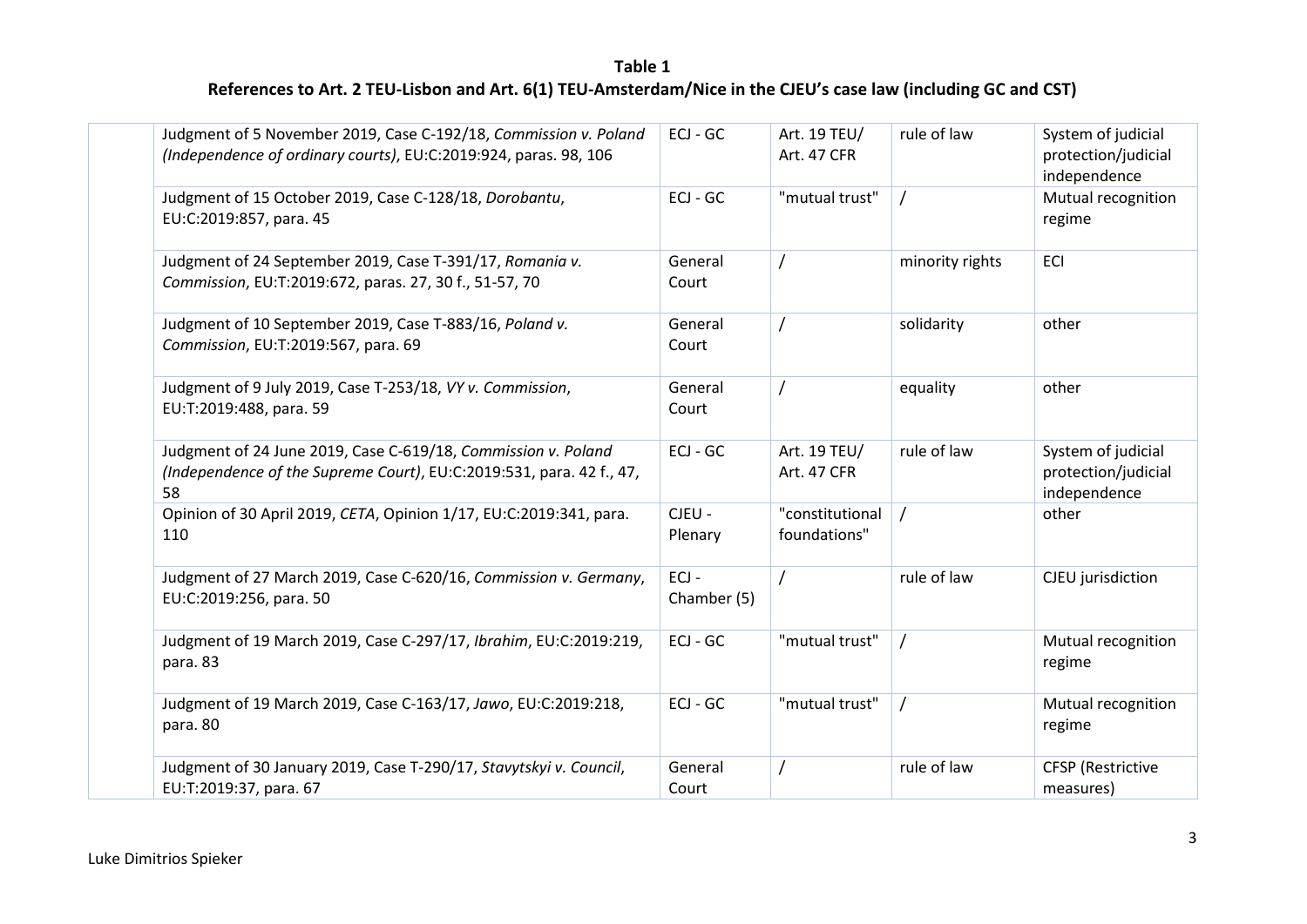|      | Order of 23 January 2019, Case T-304/18, MLPS v. Commission,<br>EU:T:2019:34                                                      | General<br>Court       |                                 | rule of law | Failure to act (Article<br>7 TEU procedure)               |  |  |
|------|-----------------------------------------------------------------------------------------------------------------------------------|------------------------|---------------------------------|-------------|-----------------------------------------------------------|--|--|
|      | Judgment of 17 January 2019, Case C-310/16, Dzivev and Others,<br>EU:C:2019:30, para. 34                                          | $ECJ -$<br>Chamber (5) |                                 | rule of law | other                                                     |  |  |
| 2018 | Order of 17 December 2018, Case C-619/18 R, Commission v. Poland<br>(Independence of the Supreme Court), EU:C:2018:1021, para. 68 | $ECJ - GC$             |                                 | rule of law | System of judicial<br>protection/judicial<br>independence |  |  |
|      | Judgment of 10 December 2018, Case C-621/18, Wightman and<br>Others, EU:C:2018:999, para. 62 f.                                   | ECJ - GC               | "constitutional<br>foundations" | democracy   | other                                                     |  |  |
|      | Judgment of 6 December 2018, IK (Enforcement of an additional<br>sentence), Case C-551/18 PPU, EU:C:2018:991, para. 34            | $ECJ -$<br>Chamber (5) | "mutual trust"                  |             | Mutual recognition<br>regime                              |  |  |
|      | Judgment of 26 November 2018, Case T-458/17, Shindler and Others<br>v. Council, EU:T:2018:838, para. 70                           | General<br>Court       |                                 | democracy   | other                                                     |  |  |
|      | Judgment of 22 November 2018, Case T-274/16, Saleh Thabet v.<br>Council, EU:T:2018:826, para. 91, 95                              | General<br>Court       |                                 | rule of law | <b>CFSP</b> (Restrictive<br>measures)                     |  |  |
|      | Order of 15 November 2018, Case C-619/18, EU:C:2018:910,<br>Commission v. Poland (Independence of the Supreme Court), para. 21    | ECJ - GC               | Art. 47 CFR                     | rule of law | System of judicial<br>protection/judicial<br>independence |  |  |
|      | Judgment of 8 November 2018, Case T-550/17,<br>Troszczynski v. Parliament, EU:T:2018:754, para. 58                                | General<br>Court       | <b>Art. 11 CFR</b>              | democracy   | European<br>Parliament (e.g.<br>Immunity)                 |  |  |
|      | Judgment of 25 October 2018, Case T-286/15, KF v. CSUE,<br>EU:T:2018:718, para. 86                                                | General<br>Court       |                                 | rule of law | CJEU jurisdiction                                         |  |  |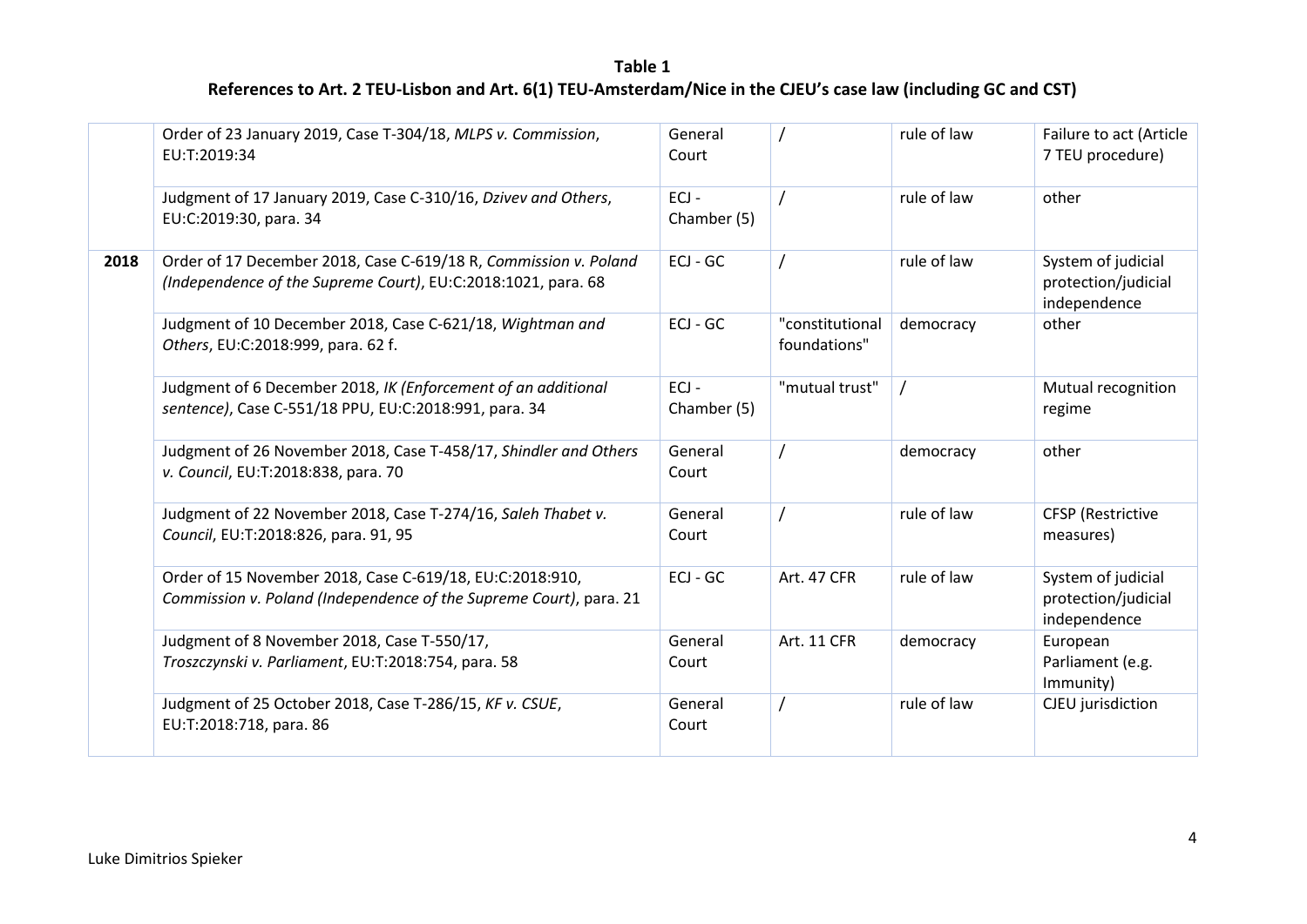| Order of 19 October 2018, Case C-619/18 R, Commission v. Poland<br>(Independence of the Supreme Court), EU:C:2018:852, para. 20                                       | ECJ - GC               | Art. 47 CFR                 | rule of law                    | System of judicial<br>protection/judicial<br>independence |
|-----------------------------------------------------------------------------------------------------------------------------------------------------------------------|------------------------|-----------------------------|--------------------------------|-----------------------------------------------------------|
| Judgment of 27 September 2018, Case T-288/15, Ezz and Others v.<br>Council, EU:T:2018:619, paras. 57 f., 61                                                           | General<br>Court       |                             | rule of law                    | <b>CFSP</b> (Restrictive<br>measures)                     |
| Judgment of 19 September 2018, Case C-327/18 PPU, RO,<br>EU:C:2018:733, para. 34                                                                                      | $ECJ -$<br>Chamber (5) | "mutual trust"              |                                | Mutual recognition<br>regime                              |
| Judgment of 25 July 2018, Case C-216/18 PPU, Minister for Justice and<br>Equality (Deficiencies in the system of justice), EU:C:2018:586, paras.<br>35, 48, 50, 69-72 | ECJ - GC               | Art. 47 CFR/<br>Art. 19 TEU | rule of law                    | Mutual recognition<br>regime                              |
| Judgment of 25 July 2018, Case C-220/18 PPU,<br>Generalstaatsanwaltschaft (Detention Conditions in Hungary),<br>EU:C:2018:589, para. 48                               | $ECJ -$<br>Chamber (5) | "mutual trust"              |                                | Mutual recognition<br>regime                              |
| Judgment of 19 June 2018, T-86/17, Le Pen v. Parliament,<br>EU:T:2018:357, para. 175                                                                                  | General<br>Court       | Art. 10 TEU                 | democracy                      | European<br>Parliament (e.g.<br>Immunity)                 |
| Judgment of 31 May 2018, Case T-352/17, Korwin-Mikke v.<br>Parliament, EU:T:2018:319, paras. 23-25                                                                    | General<br>Court       |                             | equality                       | European<br>Parliament (e.g.<br>Immunity)                 |
| Judgment of 16 May 2018, Case T-626/16, Troszczynski v. Parliament,<br>EU:T:2018:270, para. 163                                                                       | General<br>Court       | Art. 10 TEU                 | democracy                      | European<br>Parliament (e.g.<br>Immunity)                 |
| Judgment of 2 May 2018, Joined Cases C-331/16 and C-366/16, K.<br>(Right of residence and alleged war crimes), EU:C:2018:296, para. 46                                | ECJ - GC               |                             | human dignity/<br>human rights | other                                                     |
| Judgment of 22 March 2018, Case T-242/16, Stavytskyi v. Council,<br>EU:T:2018:166, para. 68                                                                           | General<br>Court       |                             | rule of law                    | <b>CFSP</b> (Restrictive<br>measures)                     |
| Judgment of 15 March 2018, Case T-1/17, La Mafia Franchises v.<br>EUIPO, EU:T:2018:146, para. 36                                                                      | General<br>Court       |                             | human dignity/<br>freedom      | other                                                     |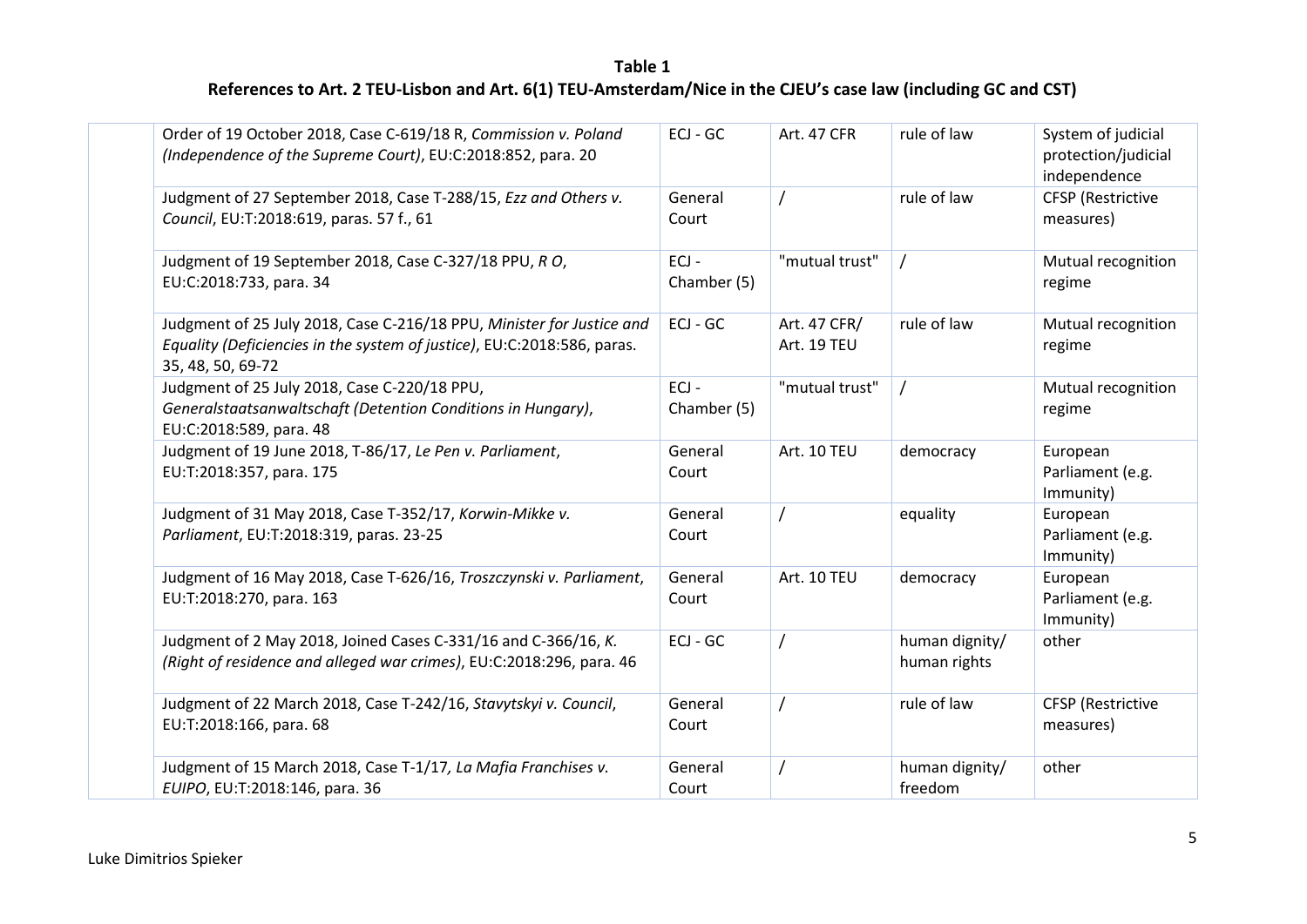|      | Judgment of 7 March 2018, Case T-624/16, Gollnisch v. Parliament,<br>EU:T:2018:121, para. 44                            | General<br>Court | Art. 10 TEU                 | democracy   | European<br>Parliament (e.g.<br>Immunity)                 |
|------|-------------------------------------------------------------------------------------------------------------------------|------------------|-----------------------------|-------------|-----------------------------------------------------------|
|      | Judgment of 6 March 2018, Case C-284/16, Achmea, EU:C:2018:158,<br>para. 34                                             | General<br>Court | "mutual trust"              |             | System of judicial<br>protection/judicial<br>independence |
|      | Judgment of 27 February 2018, Case C-64/16, Associação Sindical dos<br>Juízes Portugueses, EU:C:2018:117, paras. 30, 32 | $ECJ - GC$       | Art. 19 TEU                 | rule of law | System of judicial<br>protection/judicial<br>independence |
|      | Judgment of 21 February 2018, Case T-731/15, Klyuyev v. Council,<br>EU:T:2018:90, para. 75                              | General<br>Court |                             | rule of law | <b>CFSP</b> (Restrictive<br>measures)                     |
| 2017 | Judgment of 29 November 2017, Case T-634/16, Montel v. Parliament,<br>EU:T:2017:848, para. 58                           | General<br>Court | Art. 10 TEU                 | democracy   | European<br>Parliament (e.g.<br>Immunity)                 |
|      | Judgment of 29 November 2017, Case T-633/16, Bilde v. Parliament,<br>EU:T:2017:849, para. 54                            | General<br>Court | Art. 10 TEU                 | democracy   | European<br>Parliament (e.g.<br>Immunity)                 |
|      | Order of 20 November 2017, Case C-441/17, Commission v. Poland<br>(Białowieża Forest), EU:C:2017:877, para. 102         | $ECJ - GC$       |                             | rule of law | other                                                     |
|      | Judgment of 8 November 2017, Case T-245/15, Klymenko v. Council,<br>EU:T:2017:792, para. 73                             | General<br>Court |                             | rule of law | <b>CFSP</b> (Restrictive<br>measures)                     |
|      | Judgment of 10 May 2017, Case T-754/14, Efler and Others v.<br>Commission, EU:T:2017:323, paras. 35, 37                 | General<br>Court | Art. 11(4) TEU              | democracy   | <b>ECI</b>                                                |
|      | Judgment of 28 March 2017, Case C 72/15, Rosneft, EU:C:2017:236,<br>para. 72                                            | ECJ - GC         | Art. 47 CFR/<br>Art. 19 TEU | rule of law | CJEU jurisdiction                                         |
| 2016 | Judgment of 21 December 2016, Joined Cases C-203/15 and C-698/15,<br>Tele2 Sverige, EU:C:2016:970, para. 93             | ECJ - GC         | <b>Art. 11 CFR</b>          | democracy   | Data protection                                           |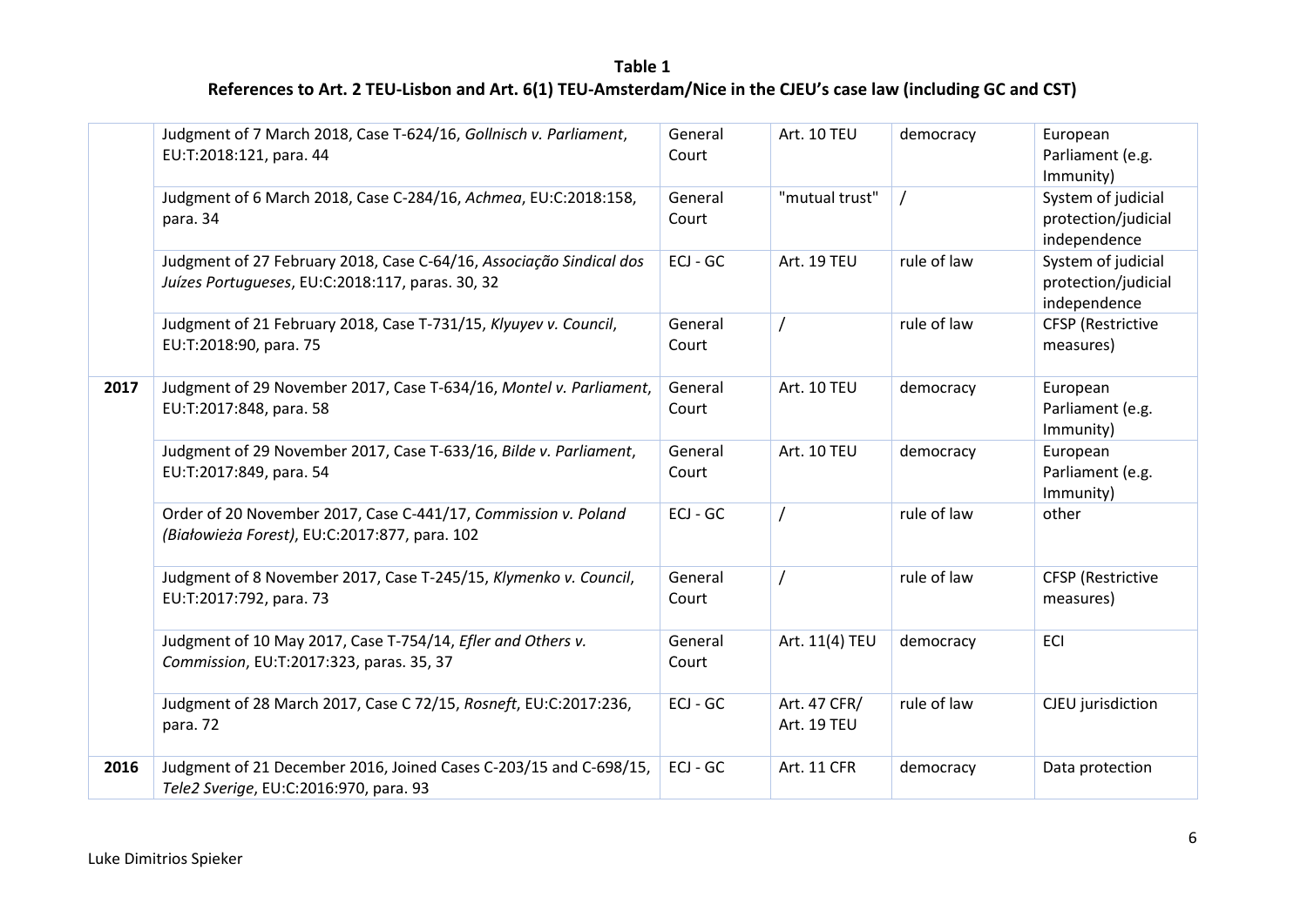|      | Judgment of 15 September 2016, Case T-346/14, Yanukovych v.<br>Council, EU:T:2016:497, para. 97 & Judgment of 15 September 2016,<br>Case T-348/14, Yanukovych v. Council, EU:T:2016:508, para. 98 | General<br>Court |                          | rule of law   | <b>CFSP</b> (Restrictive<br>measures) |
|------|---------------------------------------------------------------------------------------------------------------------------------------------------------------------------------------------------|------------------|--------------------------|---------------|---------------------------------------|
|      | Judgment of 15 September 2016, Case T-340/14, Klyuyev v. Council,<br>EU:T:2016:496, para. 87                                                                                                      | General<br>Court |                          | rule of law   | <b>CFSP</b> (Restrictive<br>measures) |
|      | Judgment of 19 July 2016, Case C-455/14 P, H. v. Council and<br>Commission, EU:C:2016:569, para. 41                                                                                               | $ECJ - GC$       |                          | rule of law   | CJEU jurisdiction                     |
|      | Judgment of 10 May 2016, Case T-529/13, Izsák and Dabis v.<br>Commission, EU:T:2016:282, paras. 82-84                                                                                             | General<br>Court |                          |               | <b>ECI</b>                            |
|      | Judgment of 5 April 2016, Joined Cases C-404/15 and C-659/15 PPU,<br>Aranyosi and Căldăraru, EU:C:2016:198, paras. 81, 87                                                                         | ECJ - GC         | Art. 1 CFR/Art.<br>4 CFR | human dignity | Mutual recognition<br>regime          |
|      | Judgment of 3 March 2016, Case T-68/14, Post Bank Iran v. Council,<br>EU:T:2016:263, paras. 90 ff.                                                                                                | General<br>Court |                          |               | <b>CFSP</b> (Restrictive<br>measures) |
|      | Judgment of 3 March 2016 Case T-63/14, Iran Insurance v. Council,<br>EU:T:2016:264, paras. 89 ff.                                                                                                 | General<br>Court |                          |               | <b>CFSP</b> (Restrictive<br>measures) |
| 2015 | Judgment of 10 December 2015, Case T-512/12, Front Polisario v.<br>Council, EU:T:2015:953, para. 165                                                                                              | General<br>Court |                          |               | other                                 |
|      | Judgment of 4 September 2015, Case T-577/12, NIOC and Others v.<br>Council, EU:T:2015:596, paras. 119 ff.                                                                                         | General<br>Court |                          | rule of law   | <b>CFSP</b> (Restrictive<br>measures) |
| 2014 | Opinion of 18 December 2014, Opinion 2/13, Accesssion of the EU to<br>the ECHR, EU:C:2014:2454                                                                                                    | Plenary          | "mutual trust"           |               | other                                 |